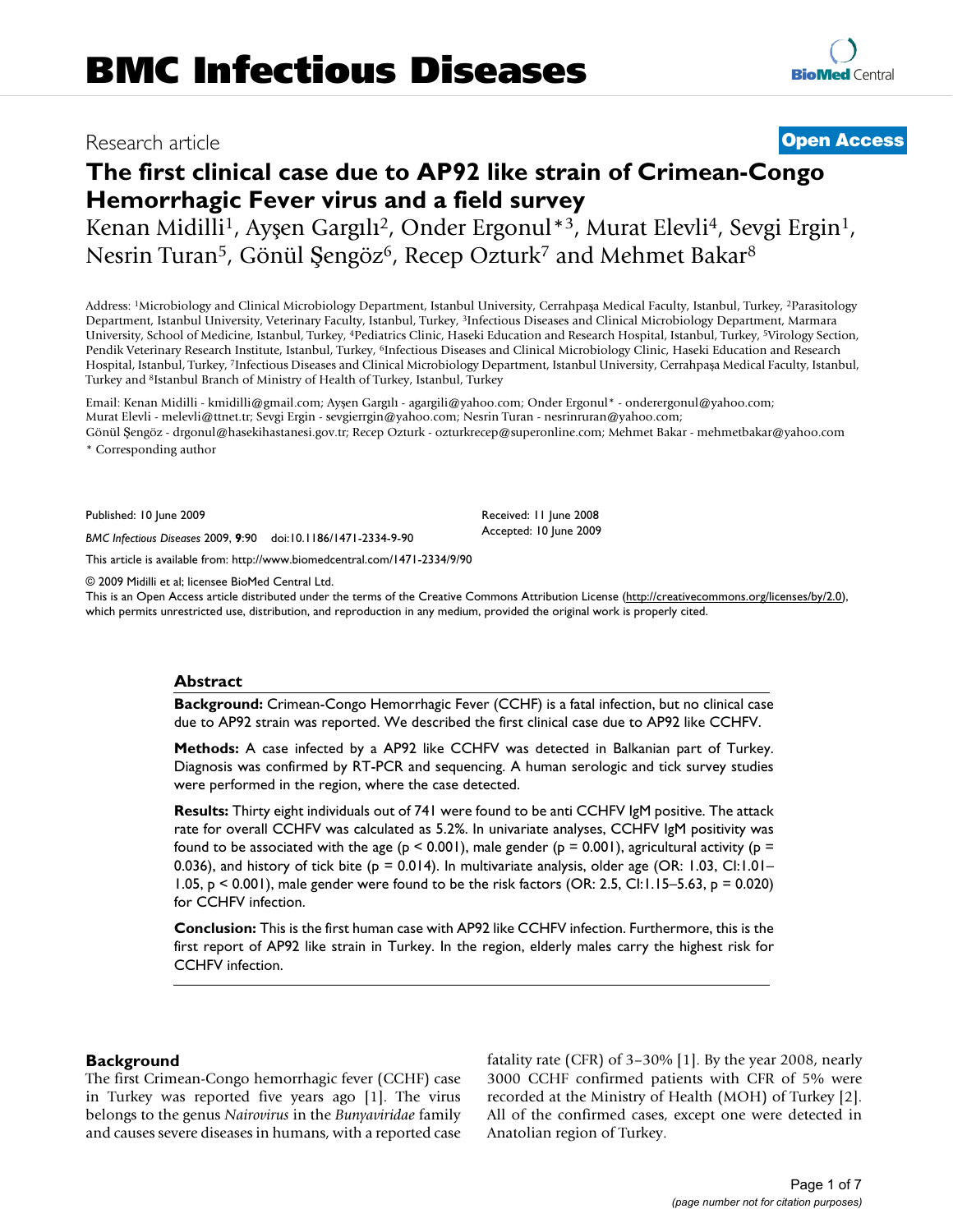The occurrence of CCHF closely approximates the known distribution of *Hyalomma* spp. ticks. Humans become infected through the bites of ticks, by contact with a patient with CCHF during the acute phase of infection, or by contact with blood or tissues from viremic livestock [3]. In a previous study, [4], all of the CCHF cases detected in Istanbul were imported cases, who had been infected out of Istanbul. Herein, we report a mild CCHF case from rural Balkanian part of Istanbul. Based upon this index case, we performed a serosurvey and field tick survey in the region, where the index case acquired the infection, and described the risk factors. In previous studies reported from Turkey, the CCHFV were belonged to the Europe-Turkey clade [4-6]. By this new report, we describe a newly emerged CCHFV strain in Turkey. Furthermore, this newly emerged strain that led to a mild case was not described as a human pathogen in the literature, previously [3].

# **Methods**

# *Index case and the material*

A mild CCHF case was diagnosed in a community hospital in Istanbul in June 2007. His disease started 3 days after the tick bite, and he was hospitalized 4 days after the tick bite. Serum sample was obtained 5 days after the tick bite was studied by RT-PCR for CCHFV RNA and by ELISA for IgG and IgM antibodies against CCHFV. After this case, a serosurvey and tick survey studies were performed in the region at the end of June 2007. The serosurveillance studies were performed in four major districts, which were depicted in figure 1. Seven hundred forty one subjects, who live in the region were surveyed. In total 56 ticks were collected from cattle from the same residential areas, and were screened for CCHFV RNA.

# *Serologic studies*

All the subjects were tested for IgM and IgG. A commercial variant of capture ELISA kit (vectorbest®, Russia) was used for detection of IgM antibodies against CCHFV. Immunoglobulin G antibodies were tested by ELISA kit of the same company (vectorbest®, Russia). The individuals, who were positive for IgM and/or IgG were prospectively surveyed, and four months later the second sera from these individuals were collected, and were studied for IgM and IgG. The initial sera were re-tested simultaneously with the second samples of sera. The informed consents from each individual were obtained.



# Figure 1 **Distribution of CCHF IgM positive individuals in the region**.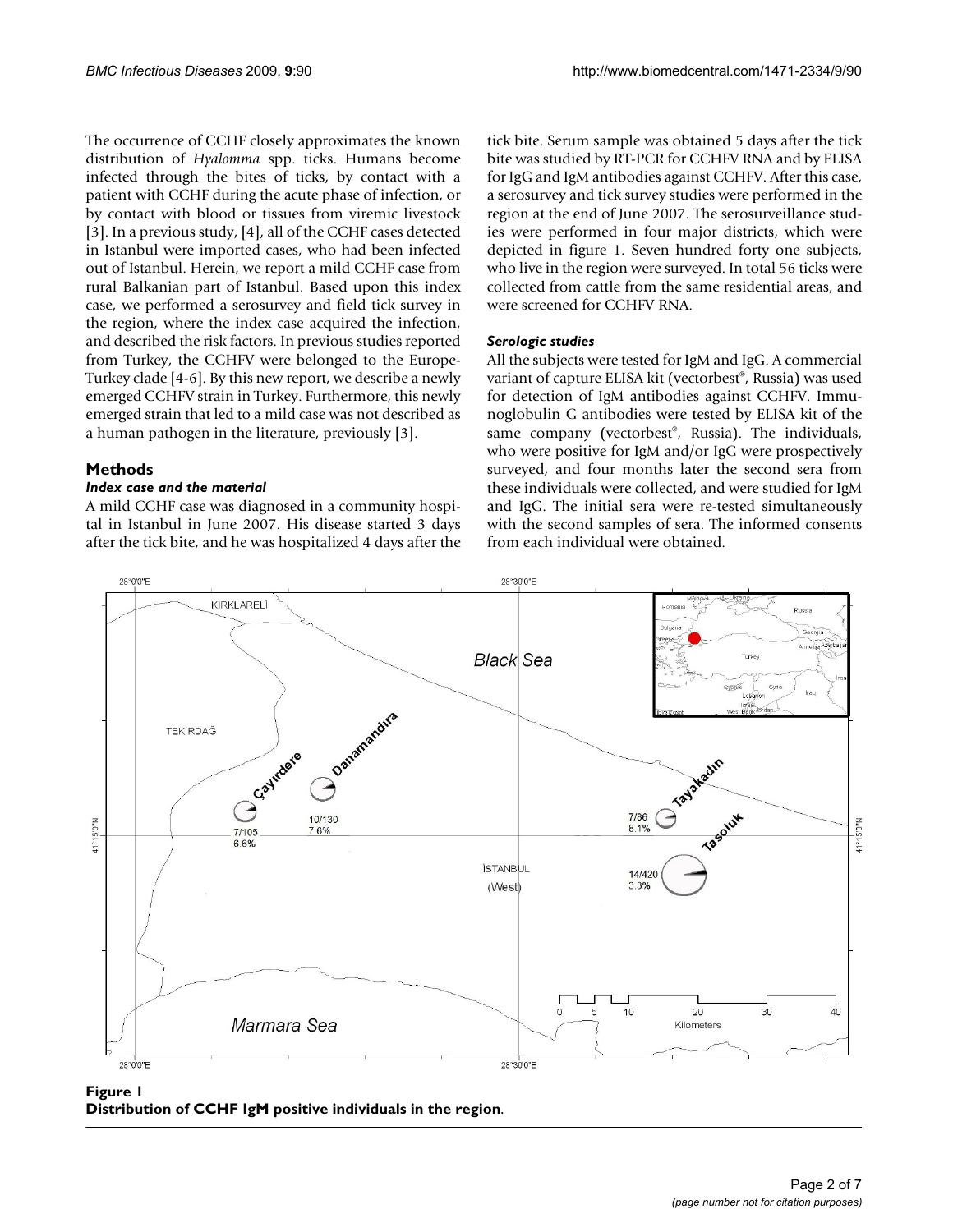# *RNA extractions, PCR, and phylogenetic analysis*

RNA was extracted from 200 μl whole blood using a commercial RNA extraction kit (High Pure Viral Nucleic Acid Kit, Roche Diagnostics®, Germany) and cDNA synthesized with Omniscript reverse transcription kit (Qiagen®, Germany) in accordance with the instructions of the manufacturer.

For designing of primers used during the diagnostic screening for CCHFV RNA, all S segment sequences from Turkey and some selected from eastern european countries were downloaded from the GeneBank and aligned using Clustal Wallis [7] software program. The sites of the possible primers were selected visually and evaluated using Primer test option of Primer Express software (Applied Biosystems®, USA). After initial diagnostic PCR, the amplicon was sequenced and the obtained sequence closely matched with the sequence of AP92 strain. For amplification of exclusively AP92 strain RNA we designed primers from S segment of this strain (Table 1).

In both PCR assays 5.0 μl reverse transcription product was added to the 45 μl reaction mixture consisted of 1 μl forward primer (50 pmol/ $\mu$ l)) and 1  $\mu$ l reverse primer (50 pmol/ $\mu$ l), 5  $\mu$ l 10× reaction buffer, 3  $\mu$ l 25 mM MgCl<sub>2</sub>, 1 μl dNTP stock (200 mM each dATP, dTTP, dCTP and dGTP) (Fermentas®, Lithuania), 1.25 U Taq DNA polymerase (Fermentas®, Lithuania) and 33.75 μl nuclease free water. For the second round amplification 2 μl first round products were added to the 48 μl reaction mixture with the same concentrations of the first round mixture. Thermal cycling conditions are given in Table 1. The amplification products were visualized following 1.5% agarose gel electrophoresis under UV-light.

The second round PCR products were cleaned up with a commercial PCR product purification kit (High Pure PCR Product Purification Kit, Roche Diagnostics®, Germany) and the purified products were subjected to the cyclesequencing using big-dye terminator kit (ABI® 310, Foster City, Calif., USA). The excess primers and nucleotides were removed from cycle-sequencing products using sephadex-G50 fine columns, and the products were sequenced using *ABI*®*310 (Foster City, Calif.) USA* sequencer.

The obtained sequence was edited and aligned using Lasergene (DNA Star®) and Bioedit software packages [8]. For molecular analyses and comparisons, a 439 (between 218–657. nucleotides; numbering according to AP92 strain (U04958)) bp long portion of S segment was used. Phylogenetic analyses were carried out by distance method using neighbor joining algorithm with Treecon, version 1.3 b software [9]. Distances were calculated under Kimura 2 parameter model. Transition/transversion ratio was estimated from the data. Neither insertions nor deletions were taken into account. Topologic accuracy of the tree was evaluated by bootstrap method (1000 replicates) and only bootstrap values  $\geq 70\%$  were considered significant.

# *Statistical analysis*

Mean comparisons for continuous variables were done using independent groups *t* tests. Proportion comparisons for categorical variables were done using chi-square tests, although Fisher's exact test was used when data were sparse. A multivariate analysis was performed for the risk factors of IgM positivity. Age, gender, agricultural activity, dealing with husbandry, and history of tick bite were included to the model as independent variables. Significance was set at  $p < 0.05$  using two-sided comparisons. STATA 10 (USA) software package was used in the analysis.

The study was approved by the Medical Ethics Committee of Istanbul Branch of Ministry of Health in Turkey.

**Table 1: The primers, nucleotide numbers and the thercycling conditions**

|                     | Sequence                   | Position         | Thermalcycling conditions |                           | Amplicon lengths (bp) |
|---------------------|----------------------------|------------------|---------------------------|---------------------------|-----------------------|
| Eecf-F1             | ttg tgt tcc aga tgg cca gc | $(49 - 68)^*$    | 95'C                      | $2 min \times 1$          | First round: 307      |
| Eecf-RI             | ctt aag get gee gtg ttt ge | $(356 - 337)^*$  | 95'C                      | 30 sec                    |                       |
| Eecf-F <sub>2</sub> | gaa gca acc aar ttc tgt gc | $(115 - 134)^*$  | 60'C (57'C)#              | I min $\times$ 44         |                       |
| Eecf-R2             | aaa cct atg tcc ttc ctc c  | $(326 - 308)^*$  | $72^{\circ}$ C            | $2 \text{ min}$           | Second round: 211     |
|                     |                            |                  | $72^{\circ}$ C            | $10 \text{ min} \times 1$ |                       |
| Gre-FI              | aat gtg ccg aac ttg gac ag | (170–189)**      | 95'C                      | $2 min \times 1$          | First round: 593      |
| Gre-RI              | tgc gac aag tgc aat ccc g  | (751–733)**      | 95'C                      | 30 sec                    |                       |
| Gre-F <sub>2</sub>  | atc aga tgg cca gtg caa cc | (198–217)**      | 57'C                      | I min $\times$ 44         |                       |
| Gre-R <sub>2</sub>  | act ccc tgc acc act caa tg | $(665 - 646)$ ** | $72^{\circ}$ C            | 2 min                     | Second round: 469     |
|                     |                            |                  | 72'C                      | $10 \text{ min} \times 1$ |                       |

\* According to the Hodhza strain (AY223475)

\*\* According to the AP92 strain (U04958)

# In the second round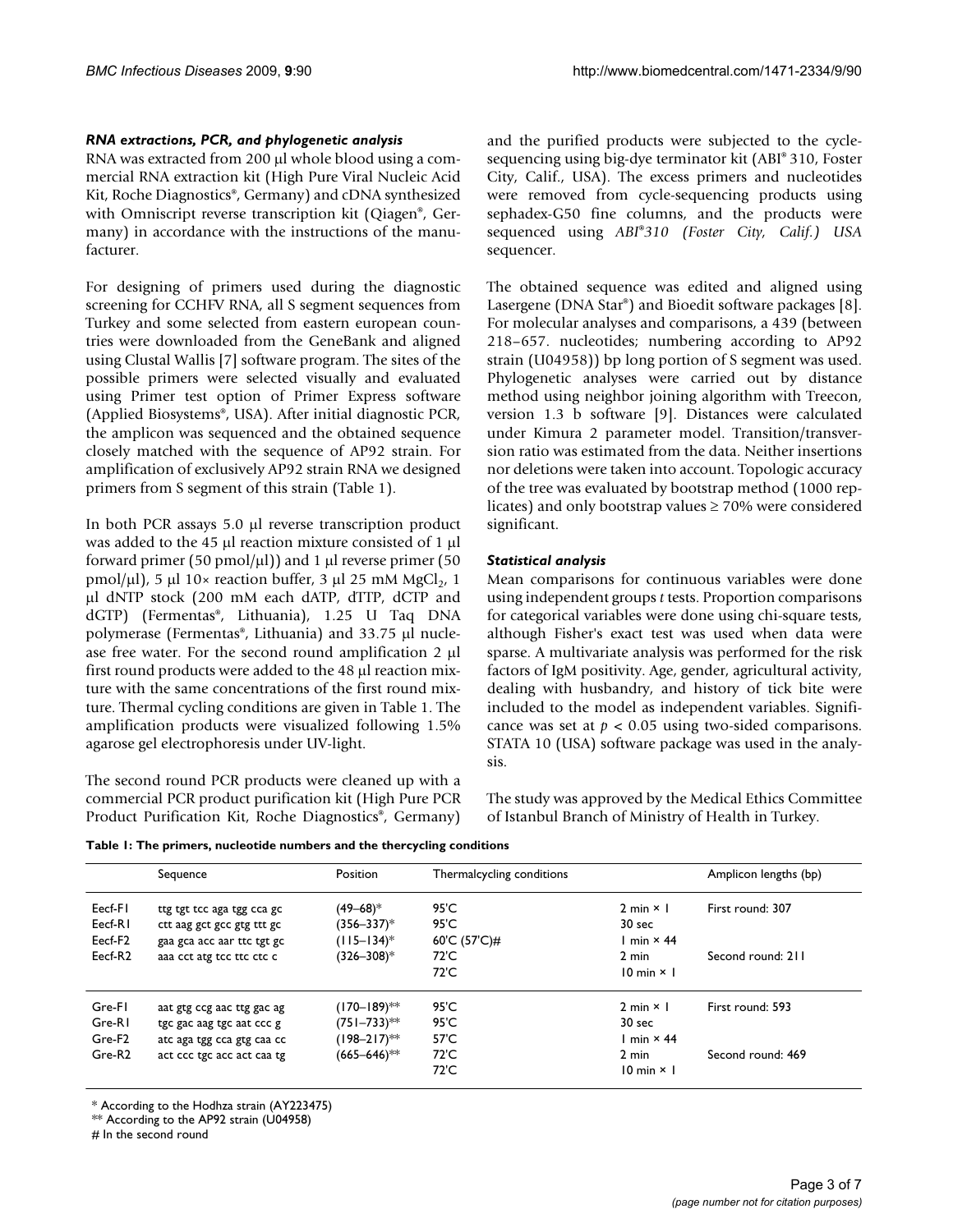#### **Results**

#### *The index case*

The index case was a 6 years old child. He applied to the emergency department of Haseki Education and Research Hospital in Istanbul with the complaints of fever, malaise, and the loss of appetite. He revealed the history of a tick bite 3 days ago, while he attended to a picnic in Tasoluk region of Istanbul. In his physical examination, the hyperemia in the site of tick bite was detected. In his laboratory investigation, alanine aspartate transaminase (AST) was found to be elevated (89 U/L, normal range: 5–42), activated partial thromboplastine time 43.7 second (normal range: 23–35 second), and prothrombin time was 20.1 seconds (normal range: 12–15 seconds). White blood cell count and platelet counts were found to be in normal limits. He was hospitalized for 10 days. The PCR for CCHFV RNA was found to be positive, and serologic tests for anti-CCHFV IgM and IgG by ELISA were found to be positive. The child was defined as a mild case, and discharged with total cure. His serum was obtained and retested by ELISA three months and one year later. His serum was found to be positive for CCHFV IgM and IgG antibodies three months later, and positive only for CCHFV IgG antibodies one year later.

The phylogenetic analysis of the obtained sequence of CCHFV revealed that, the strain was closely related to AP92 strain, which was reported from Greece. The sequence was deposited in gene bank under accession number of EU057975, and named as KMAG-Hu-07-01.

#### *Survey in the Region*

In the first run, 39 (5.26%) subjects were found to be IgM positive, and 35 (4.72%) subjects were IgG positive. Thirty four out of 35 (97.4%) IgG positive patients were also IgM positive. Only one subject had IgG positivity, but IgM negativity (0.14%).

The second serologic analysis among IgM and/or IgG positives for CCHFV was performed 4 months later. Baseline sera were re-tested simultaneously for both IgG and IgM. All the IgM positivities except one, converted to IgG positivity. One IgG positive individual in the first run was found to be IgG negative in the second run. The first positive result of this individual was accepted as false, and this individual was considered as sero-negative. Accordingly, the analysis was performed among 38 IgM positive individuals versus 703 IgM negative individuals. These 38 IgM positive subjects were asked for the history of myalgia, fever, and flu like illness during summer months. Only one of the subjects had the complaints of myalgia and fever at the same time with the index case. This person attended to the same picnic with the index case.

| Table 2: Univariate risk factor analysis for IgM positivity |  |  |
|-------------------------------------------------------------|--|--|
|-------------------------------------------------------------|--|--|

|                         | IgM positives<br>$N = 38$ (%) | lgM negatives<br>$N = 703$ | P       |
|-------------------------|-------------------------------|----------------------------|---------|
| Mean age (sd)<br>Gender | 54 (3.3)                      | 37.2(0.7)                  | < 0.001 |
| Male                    | 29 (76.3)                     | 341 (48.5)                 | 0.001   |
| Female                  | 9(23.7)                       | 362(51.5)                  |         |
| Agricultural activity   | 15(39.5)                      | 171(24.3)                  | 0.036   |
| Husbandry               | 13(34)                        | 163(23.2)                  | 0.120   |
| History of tick bite    | 6(15.8)                       | 41(5.8)                    | 0.014   |
|                         |                               |                            |         |

The mean age was higher among IgM positive individuals (54 vs 37,  $p < 0.001$ ). Among the IgM seropositive individuals, being older (54 vs 37, p < 0.001), male gender  $(76.3\%, p = 0.001)$ , performing agricultural activity  $(39.5\%, p = 0.036)$ , and having history of tick bite  $(15.8\%, p = 0.014)$  were found to be significantly higher than IgM negative individuals (Table 2).

In multivariate analysis, IgM positivity was higher among older age (OR: 1.03, CI:1.01–1.05, p < 0.001) and males (OR: 2.5, CI:1.15–5.63,  $p = 0.020$ ) (Table 3).

Of the 56 ticks collected, 38 were identified as *Boophilus annulatus* and 18 were *Rhipicephalus bursa*. No CCHFV RNA was detected in ticks by RT-PCR.

### **Discussion**

This was the first CCHF case detected in rural Istanbul. This was a mild case according to the clinical and laboratory findings, which were described by Ergonul, et al [10]. The phylogenetic analysis of the partial S segment sequences of the strain, namely KMAG-Hu-07-01 revealed that it was closely related to AP92 strain reported from Greece [11,12] (Figure 2). AP92 strain differs from all known CCHFV strains (> 20% nucleotide difference), forming an independent phylogenetic clade [13]. The nucleotide sequence divergency between KMAG-Hu-07- 01 strain and AP92 was 8.63% (38/440). However, at amino acid sequence level (146 amino acides) they differed only at two positions (1.36%). Previously reported strains either from Anatolian or European (Thrace) parts

|  | Table 3: Multivariate analysis for IgM positivity |  |  |  |
|--|---------------------------------------------------|--|--|--|
|--|---------------------------------------------------|--|--|--|

|                       | Odds ratio | Confidence interval | P       |
|-----------------------|------------|---------------------|---------|
| Age                   | 1.03       | $1.01 - 1.05$       | < 0.001 |
| Male gender           | 2.55       | $1.15 - 5.63$       | 0.020   |
| Agricultural activity | 1.10       | $0.46 - 2.60$       | 0.820   |
| Husbandry             | 1.10       | $0.46 - 2.64$       | 0.819   |
| History of tick bite  | 2.34       | $0.88 - 6.22$       | 0.086   |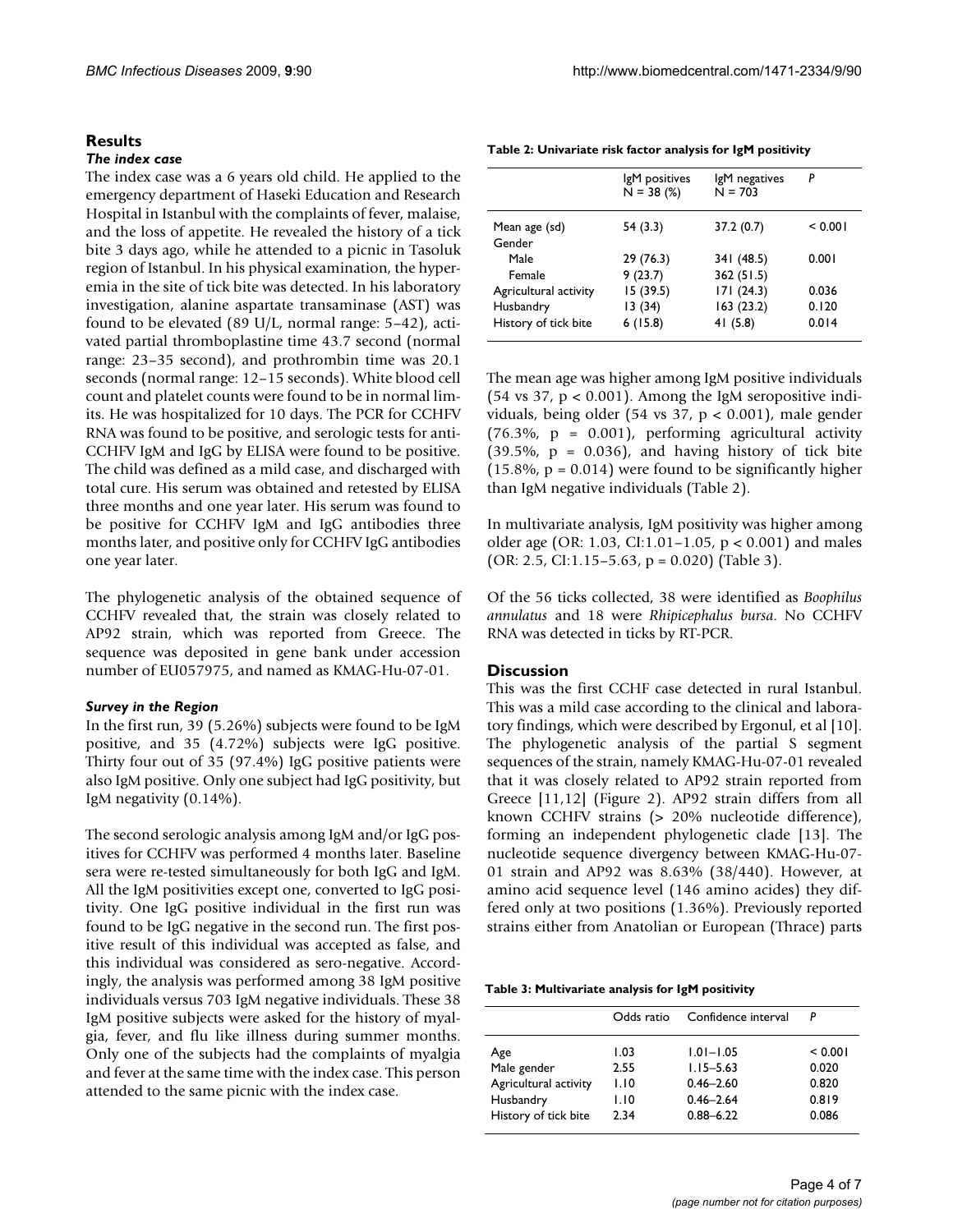

# **Figure 2**

**Phylogenetic tree for the CCHF strains**. I: WestAfrica. II: Democratic. Republic of Congo. III: South/West Africa. IV: Asia/ Middle. East. V: Europe/Turkey. VI: Greece (KMAG/hu/07/01 Tur: detected in this study).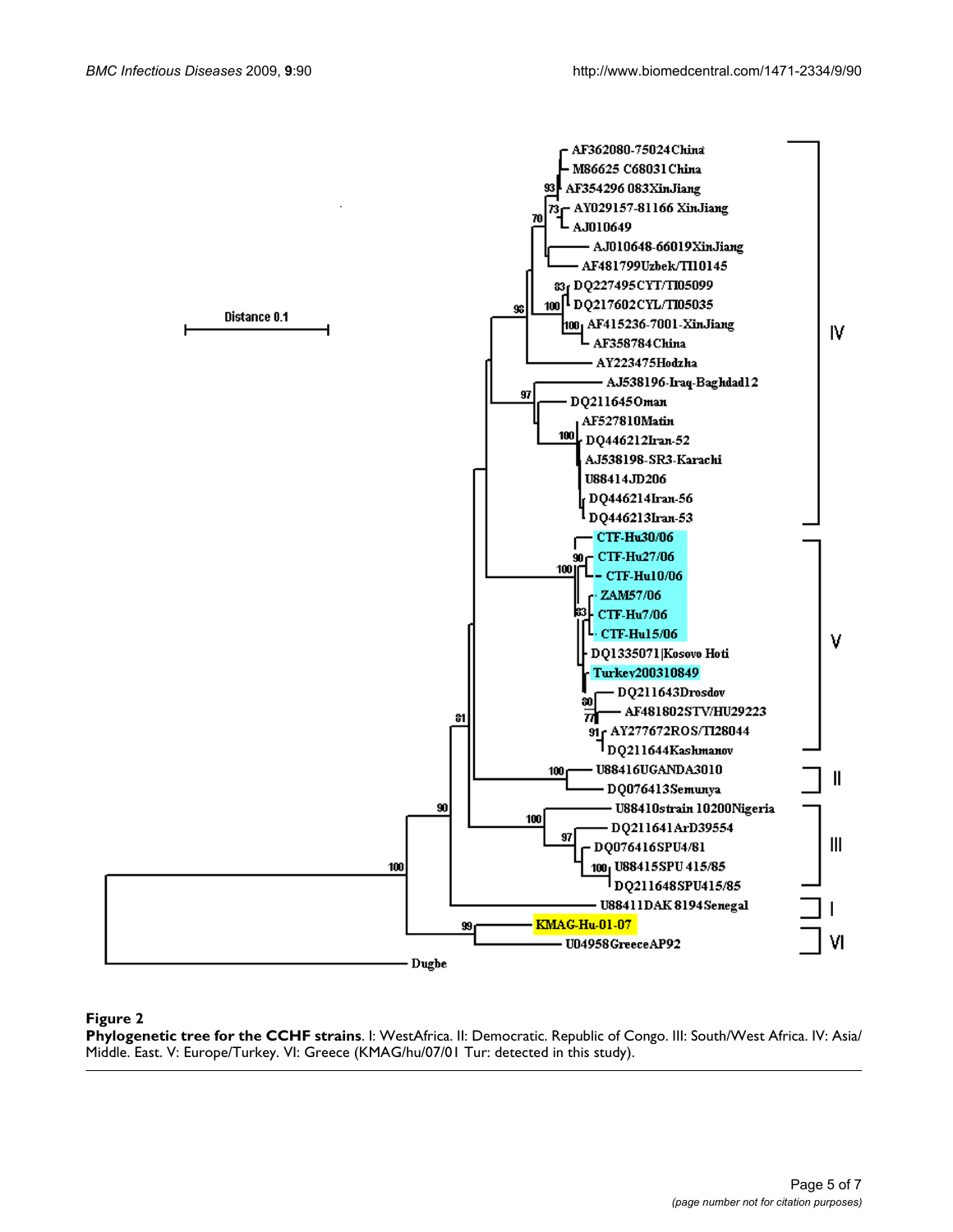of Turkey were related to strains from Southern Russia and Balkan countries (Figure 2) [4].

The disease course of CCHFV infection among children was reported to be milder than adult patients [14]. The infection with AP92 strain was reported to be asymptomatic [15]. Accordingly, 4 individuals among 65 tested in the same region where AP92 strain was isolated in Greece, had antibodies against CCHFV without recalling any symptom resembling CCHF [15,16]. The results from a broad serosurvey study, which included 3,040 serum samples from apparently healthy residents from 26 of 54 counties in Greece, revealed an overall prevalence of 1.1% with a range from 0 to 6.3% [17].

The serosurvey studies for CCHFV infection in the region was very limited, but the transmission dynamics and the basic epidemiological measures such as the attack rate should be described [18]. By performing a serosurvey, we investigated the antibodies against overall CCHFV strains. In the region, 5.26% of the subjects had IgM positivity, and four months later all these IgM positive subjects, except one, developed IgG positivity. The IgM positivity implies the new infection. Except the presented case, the rest did not seek medical advice, and these patients were considered as asymptomatic cases. The attack rate for overall CCHFV infection, that was defined as the proportion of diseased subjects among the infected ones was two out of 38 (5.2%). The attack rate was very low compared to the CCHFV strains reported from Russia, where the attack rate was described as 20% previously [14]. One of the possible explanations for this difference could be the different virulent strains of CCHFV, but further studies are needed.

The region, where the survey was performed was the closest counties to the place, where the index case was attacked by the tick (Figure 1). In univariate analysis, age  $(p < 0.001)$ , male gender  $(p = 0.001)$ , agricultural activity  $(p = 0.036)$ , and history of tick bite  $(p = 0.014)$  were found to be associated with IgM positivity. In multivariate analyes, IgM positivity was higher among older age group (OR: 1.03, CI:1.01–1.05, p < 0.001) and males (OR: 2.5, CI:1.15–5.63, p = 0.020) (Table 3). Being older and being male could be the predisposing factors for the exposure to the ticks, because of the increased working time in the field.

In previous studies, *Hyalomma marginatum*, which is the main vector of CCHFV was detected as the most frequent tick in Anatolia. However, the limited number of ticks collected in the region were typed as *Boophilus annulatus* and *Rhipicephalus bursa*. Further studies with larger numbers of ticks are necessary to describe the associaton between the tick species and the CCHV infection.

We couldn't isolate this strain, because of the lack of laboratory facilities with appropriate biosafety level. However, since this strain could be the agent for asymptomatic infection, its isolation and further characterization could be useful for undestanding the pathogenetic mechanisms and for vaccine development against CCHFV.

# **Conclusion**

A mild CCHF case from rural Balkanian part of Istanbul, who was infected by AP92 like CCHFV strain, which is new in Turkey was described. The strain was detected only from Greece previously, and was reported as the cause of asymptomatic infection. The attack rate for overall CCHF infection was very low (5.2%) in the region. The infection was more common among the males and older people, who work in the field.

# **Competing interests**

The authors declare that they have no competing interests.

# **Authors' contributions**

KM: Study design, laboratory work. AG: Study design, laboratory work, data collection. OE: Interpretation of data, data analysis, manuscript preparation. ME: Clinical diagnosis and follow up of the case. SE: Laboratory work. GS: Data collection. RO: Interpretation of data. MB: Data collection, interpretation of data.

# **Acknowledgements**

We would like to thank Zati Vatansever DVM, PhD for preparing the regional map, Tayfun Colakoglu, MD, Erdogan Celikkol, MD, Cemil Uca, MD, and Nazan Kuzgunkaya, MD from Istanbul Branch of Ministry Health of Turkey for their collaboration in organizing the collection of the sera, and Selma Iysan, DVM from Pendik Veterinary Research Institute for testing the samples by ELISA. The project was granted by Istanbul University, Scientific Research Office with the number of UDP-2750/17072008.

### **References**

- 1. Ergonul O: **[Crimean-Congo haemorrhagic fever.](http://www.ncbi.nlm.nih.gov/entrez/query.fcgi?cmd=Retrieve&db=PubMed&dopt=Abstract&list_uids=16554245)** *Lancet Infect Dis* 2006, **6(4):**203-214.
- 2. **Records of Crimean-Congo Hemorrhagic Fever, Communicable Diseases Department.** Ankara: The Ministry of Health of Turkey; 2008.
- 3. Ergonul O, Whitehouse CA: **Introduction.** In *Crimean Congo Hemorrhagic Fever: A Global Perspective* Edited by: Ergonul O, Whitehouse CA. Dordrecht (NL): Springer; 2007:3-11.
- 4. Midilli K, Gargili A, Ergonul O, Sengoz G, Ozturk R, Bakar M, Jongejan F: **[Crimean-Congo Haemorrhagic Fever in Istanbul.](http://www.ncbi.nlm.nih.gov/entrez/query.fcgi?cmd=Retrieve&db=PubMed&dopt=Abstract&list_uids=17553137)** *BMC Infect Dis* 2007, **7(54):**.
- 5. Karti SS, Odabasi Z, Korten V, Yilmaz M, Sonmez M, Caylan R, Akdogan E, Eren N, Koksal I, Ovali E, *et al.*: **[Crimean-Congo hem](http://www.ncbi.nlm.nih.gov/entrez/query.fcgi?cmd=Retrieve&db=PubMed&dopt=Abstract&list_uids=15496237)[orrhagic fever in Turkey.](http://www.ncbi.nlm.nih.gov/entrez/query.fcgi?cmd=Retrieve&db=PubMed&dopt=Abstract&list_uids=15496237)** *Emerg Infect Dis* 2004, **10(8):**1379-1384.
- 6. Tonbak S, Aktas M, Altay K, Azkur AK, Kalkan A, Bolat Y, Dumanli N, Ozdarendeli A: **[Crimean-Congo hemorrhagic fever virus:](http://www.ncbi.nlm.nih.gov/entrez/query.fcgi?cmd=Retrieve&db=PubMed&dopt=Abstract&list_uids=17088370) [genetic analysis and tick survey in Turkey.](http://www.ncbi.nlm.nih.gov/entrez/query.fcgi?cmd=Retrieve&db=PubMed&dopt=Abstract&list_uids=17088370)** *J Clin Microbiol* 2006, **44(11):**4120-4124.
- 7. Thompson JD, Higgins DG, Gibson TJ: **[CLUSTAL W:improving](http://www.ncbi.nlm.nih.gov/entrez/query.fcgi?cmd=Retrieve&db=PubMed&dopt=Abstract&list_uids=7984417) [the sensitivity of progressive multiple sequence alignment](http://www.ncbi.nlm.nih.gov/entrez/query.fcgi?cmd=Retrieve&db=PubMed&dopt=Abstract&list_uids=7984417) through sequence weighting, position-specific gap penalties** [and weight matrix choice.](http://www.ncbi.nlm.nih.gov/entrez/query.fcgi?cmd=Retrieve&db=PubMed&dopt=Abstract&list_uids=7984417) **22(22):**4673-4680.